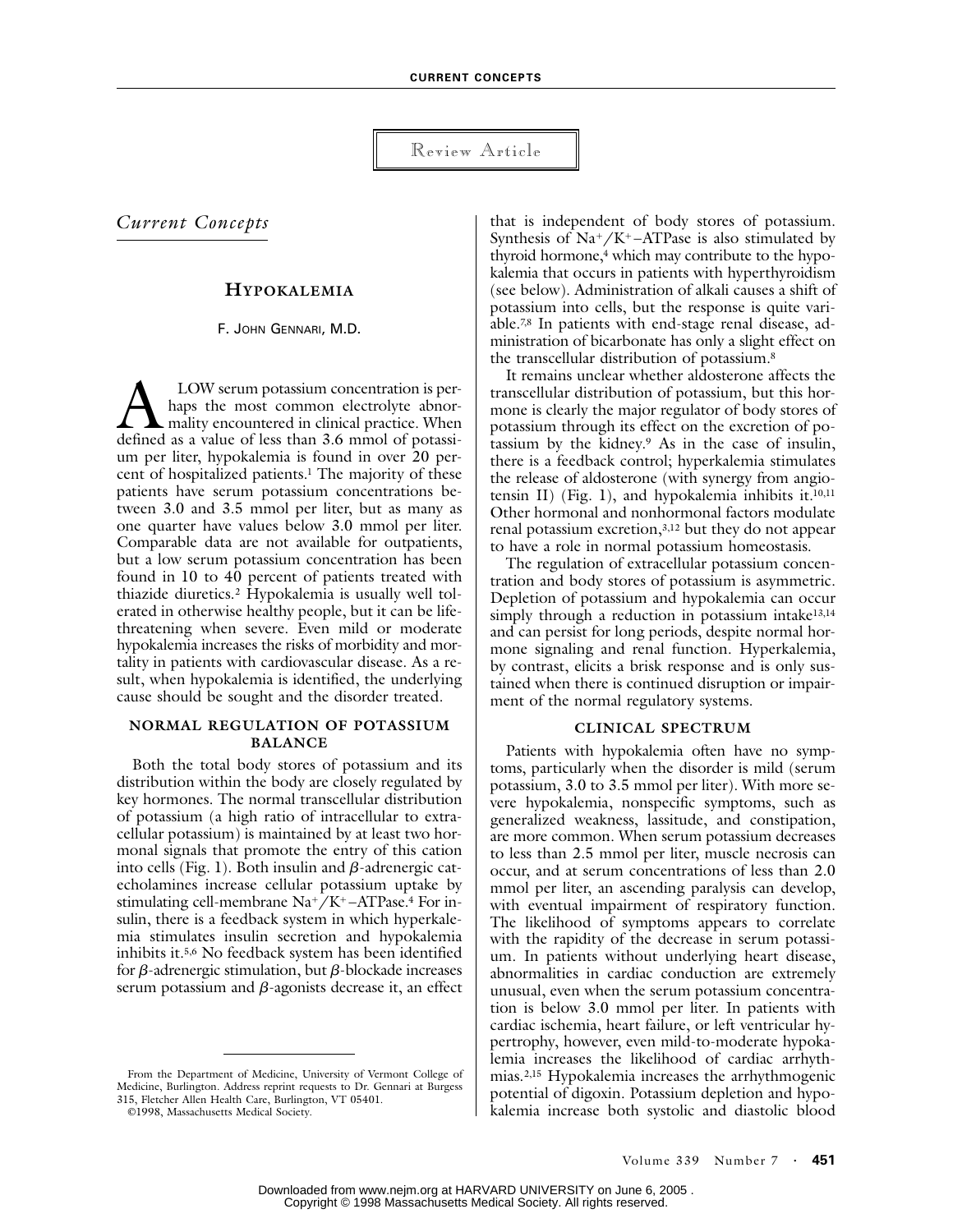

**Figure 1.** Key Hormones Involved in Normal Potassium Homeostasis.

Insulin and *b*-adrenergic catecholamines promote the entry of potassium into muscle cells by stimulating NA+/K+–ATPase. Aldosterone promotes potassium excretion through its effects on NA+/K+–ATPase and epithelial sodium and potassium channels in collecting-duct cells. There is a feedback mechanism for insulin and aldosterone: an increase in the potassium concentration of the extracellular fluid stimulates the secretion of each of these hormones, and a decrease inhibits their secretion. Angiotensin II has a synergistic effect on the stimulation of aldosterone production induced by hyperkalemia. Plus signs denote stimulation, and minus signs inhibition. Modified from Gennari.3

pressure when sodium intake is not restricted, presumably by promoting renal sodium retention.<sup>16</sup>

Hypokalemia is rarely suspected on the basis of clinical presentation; the diagnosis is made by measurement of serum potassium. A low serum potassium concentration indicates disruption of normal homeostasis, with one very rare exception. In some patients with leukemia and markedly elevated whitecell counts, potassium is taken up by the abnormal cells if the blood is left at room temperature for several hours.17 More commonly, hypokalemia in patients with leukemia is the result of renal potassium wasting (see below).

Hypokalemia is almost always the result of potassium depletion induced by abnormal losses of potassium. More rarely, hypokalemia occurs because of an abrupt shift of potassium from the extracellular compartment into cells. In either case, drugs prescribed by physicians are the most common causes of hypokalemia. Thus, the first step in the management of hypokalemia is to review the patient's drug record.

In the absence of an inciting drug, hypokalemia can result from an acute shift of potassium from the extracellular compartment to cells, from inadequate intake, or from abnormal losses. Most commonly, hypokalemia is the result of either abnormal loss through the kidney induced by metabolic alkalosis or loss in the stool induced by diarrhea.

# **DRUG-INDUCED CAUSES DUE TO TRANSCELLULAR SHIFTS**

### *b***2-Sympathomimetic Drugs**

A wide range of drugs have  $\beta_2$ -sympathomimetic activity, including decongestants, bronchodilators, and inhibitors of uterine contraction (Table 1). A standard dose of nebulized albuterol reduces serum potassium by 0.2 to 0.4 mmol per liter, and a second dose taken within one hour reduces it by almost 1 mmol per liter.18,19 The hypokalemia caused by these drugs is sustained for up to four hours. Intentional ingestion of excess amounts of pseudoephedrine can cause severe hypokalemia.20 Ritodrine and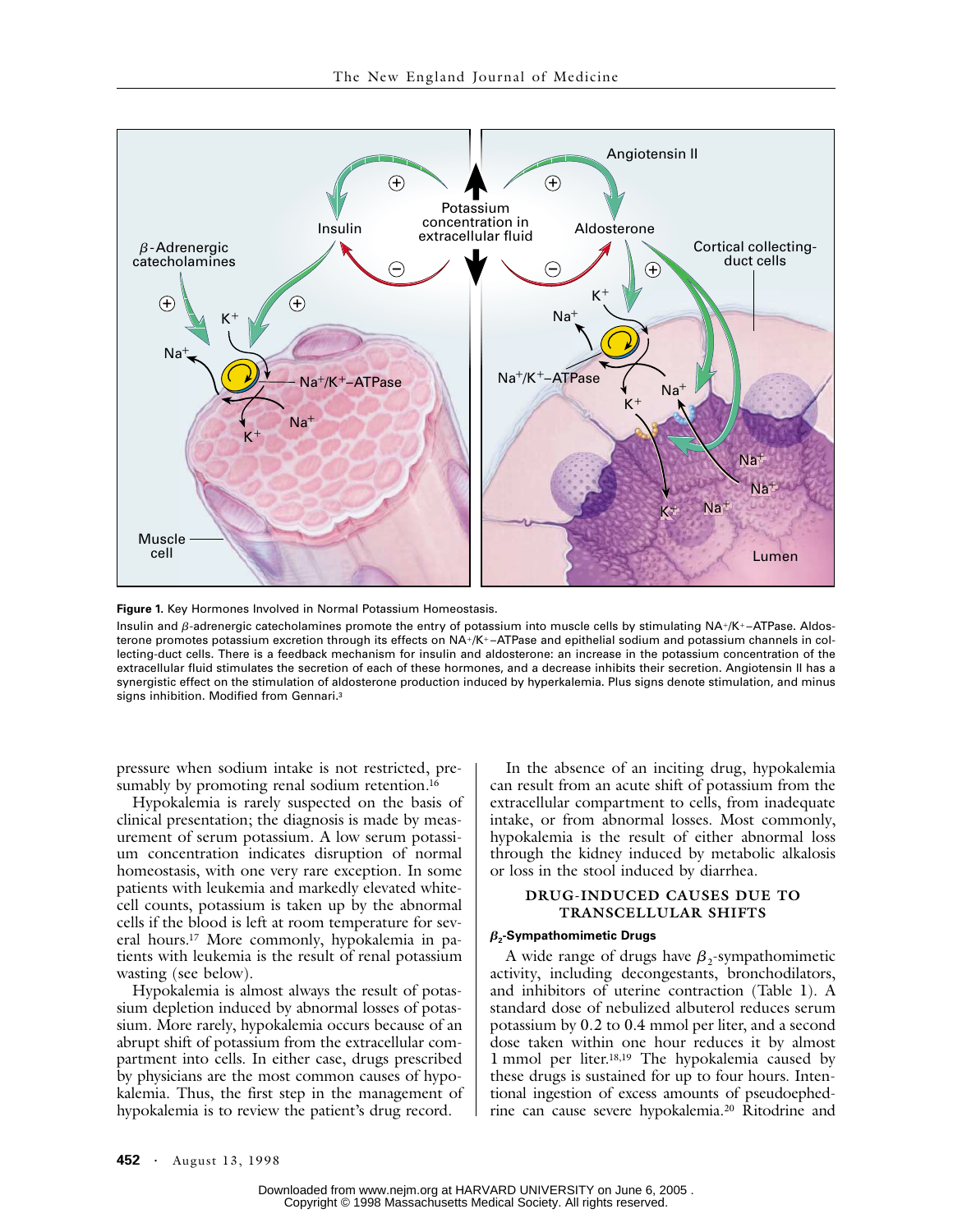| <b>HYPOKALEMIA DUE TO</b><br>TRANSCELLULAR<br><b>POTASSIUM SHIFT</b> | <b>HYPOKALEMIA DUE TO</b><br><b>INCREASED RENAL</b><br><b>POTASSIUM LOSS</b> | <b>HYPOKALEMIA DUE TO</b><br><b>EXCESS POTASSIUM</b><br>LOSS IN STOOL |
|----------------------------------------------------------------------|------------------------------------------------------------------------------|-----------------------------------------------------------------------|
| $\beta$ <sub>2</sub> -Adrenergic agonists                            | <b>Diuretics</b>                                                             | Phenolphthalein                                                       |
| Epinephrine                                                          | Acetazolamide                                                                | Sodium polystyrene                                                    |
| Decongestants                                                        | Thiazides                                                                    | sulfonate                                                             |
| Pseudoephedrine                                                      | Chlorthalidone                                                               |                                                                       |
| Phenylpropanolamine                                                  | Indapamide                                                                   |                                                                       |
| <b>Bronchodilators</b>                                               | Metolazone                                                                   |                                                                       |
| Albuterol                                                            | Ouinethazone                                                                 |                                                                       |
| Terbutaline                                                          | <b>Bumetanide</b>                                                            |                                                                       |
| Pirbuterol                                                           | Ethacrynic acid                                                              |                                                                       |
| Isoetharine                                                          | Furosemide                                                                   |                                                                       |
| Fenoterol                                                            | Torsemide                                                                    |                                                                       |
| Ephedrine                                                            | Mineralocorticoids                                                           |                                                                       |
| Isoproterenol                                                        | <b>Fludrocortisone</b>                                                       |                                                                       |
| Metaproterenol                                                       | Substances with mineralocorticoid                                            |                                                                       |
| Tocolytic agents                                                     | effects                                                                      |                                                                       |
| Ritodrine                                                            | Licorice                                                                     |                                                                       |
| Nvlidrin                                                             | Carbenoxolone                                                                |                                                                       |
| Theophylline                                                         | Gossypol                                                                     |                                                                       |
| Caffeine                                                             | High-dose glucocorticoids                                                    |                                                                       |
| Verapamil intoxication                                               | High-dose antibiotics                                                        |                                                                       |
| Chloroquine intoxication                                             | Penicillin                                                                   |                                                                       |
| Insulin overdose                                                     | Nafcillin                                                                    |                                                                       |
|                                                                      | Ampicillin                                                                   |                                                                       |
|                                                                      | Carbenicillin                                                                |                                                                       |
|                                                                      | Drugs associated with magnesium                                              |                                                                       |
|                                                                      | depletion                                                                    |                                                                       |
|                                                                      | Aminoglycosides                                                              |                                                                       |
|                                                                      | Cisplatin                                                                    |                                                                       |
|                                                                      | Foscarnet                                                                    |                                                                       |
|                                                                      | Amphotericin B                                                               |                                                                       |

**TABLE 1.** DRUG-INDUCED HYPOKALEMIA.

terbutaline, inhibitors of uterine contraction, can reduce serum potassium to as low as 2.5 mmol per liter after four to six hours of intravenous administration.21

#### **Xanthines**

Theophylline and caffeine are not sympathomimetic drugs, but these agents stimulate the release of sympathetic amines and may also increase  $Na^+/K^+$ ATPase activity by inhibiting cellular phosphodiesterase.22 Severe hypokalemia is an almost invariable feature of acute theophylline toxicity.22,23 The caffeine in a few cups of coffee can decrease serum potassium by as much as 0.4 mmol per liter.24

### **Other Drugs**

Although calcium-channel blockers increase cellular uptake of potassium in experimental studies,<sup>25</sup> these drugs have no effect on serum potassium concentrations at usual doses. Intentional ingestion of large amounts of verapamil, however, can cause severe hypokalemia.26 Ingestion of large amounts of chloroquine also causes hypokalemia, by inhibiting potassium from exiting cells.22 Because insulin moves potassium into cells (Fig. 1), the administration of this hormone always causes a transient reduction in serum potassium. Hypokalemia is not an

important clinical problem, however, except in the case of intentional overdose of insulin<sup>22</sup> or during the treatment of diabetic ketoacidosis (see below).

# **DRUG-INDUCED CAUSES DUE TO ABNORMAL LOSSES OF POTASSIUM**

# **Diuretics**

The most common cause of hypokalemia is diuretic therapy. Both the thiazide and loop diuretics block chloride-associated sodium reabsorption (with each inhibiting a different membrane-transport protein) and, as a result, increase delivery of sodium to the collecting tubules, where its reabsorption creates a favorable electrochemical gradient for potassium secretion.11,12 The degree of hypokalemia is directly related to the dose of the thiazide diuretic and is greater when dietary sodium intake is higher.15 The combined use of furosemide or bumetanide with metolazone invariably causes moderate-to-severe hypokalemia, despite potassium supplementation. Diuretic-induced hypokalemia is usually but not always associated with a mild-to-moderate metabolic alkalosis (serum bicarbonate concentration, 28 to 36 mmol per liter). The diuretic drug acetazolamide, however, promotes potassium excretion by impeding hydrogen-linked sodium reabsorption and thus causes a metabolic acidosis along with hypokalemia. Identifying a diuretic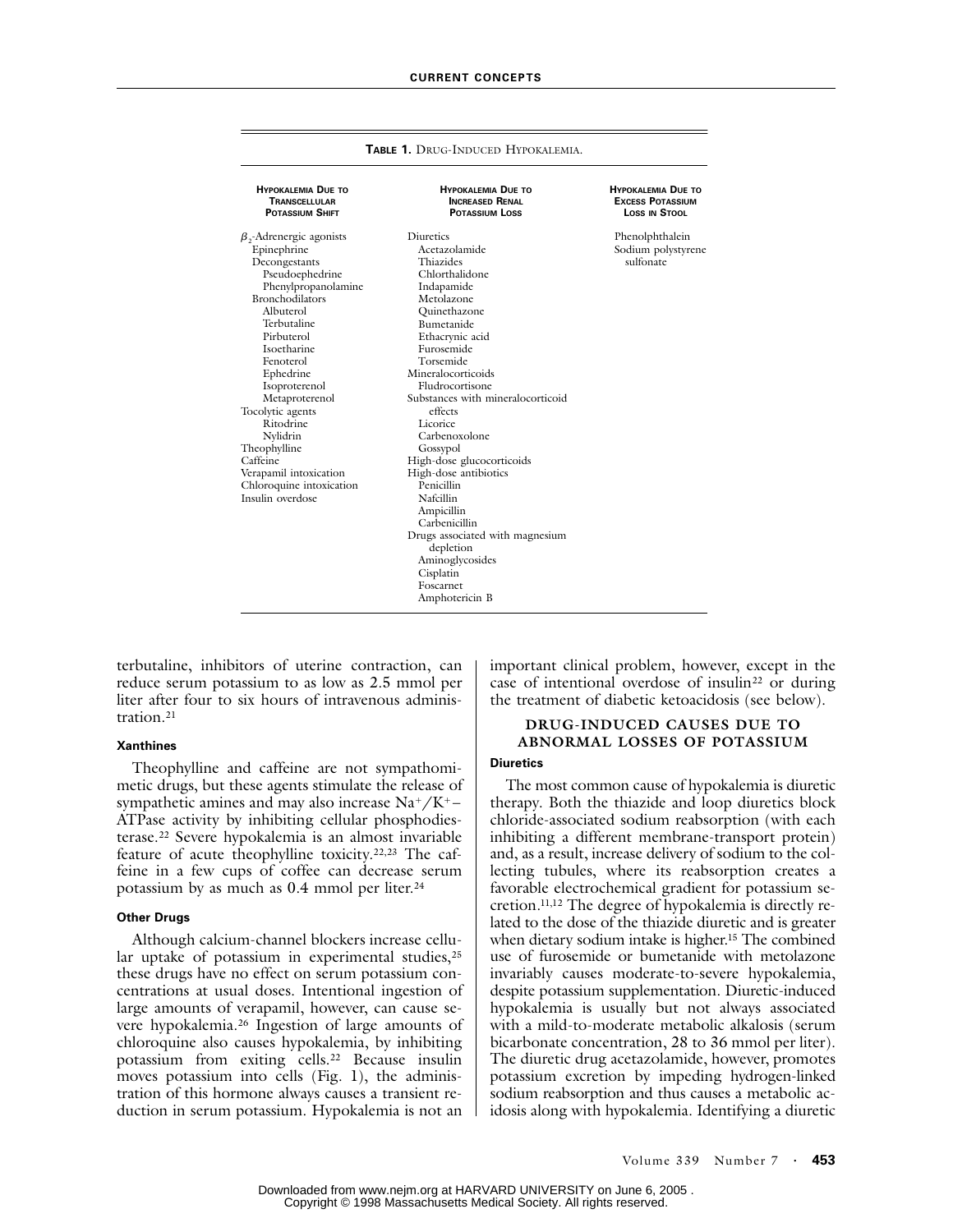drug as the cause of hypokalemia is straightforward, except when patients take these agents surreptitiously.27,28 The diagnosis of the cause of the hypokalemia in these patients may require urinary assays for specific diuretic drugs.

#### **Drugs with Mineralocorticoid or Glucocorticoid Effects**

Fludrocortisone is an oral mineralocorticoid that promotes renal potassium excretion and can cause potassium wasting if used inappropriately. Glucocorticoids, such as prednisone and hydrocortisone, have no direct effect on renal potassium secretion, but they increase potassium excretion nonspecifically through their effect on the filtration rate and distal sodium delivery.<sup>8</sup> When given over the long term, these drugs reduce serum potassium only slightly (by 0.2 to 0.4 mmol per liter). Gossypol (an oral inhibitor of spermatogenesis), carbenoxolone, and licorice all cause hypokalemia by inhibiting the enzyme 11β-hydroxysteroid dehydrogenase.<sup>29,30</sup>

### **Other Drugs**

Penicillin and its synthetic derivatives, when given intravenously in large doses, promote renal potassium excretion by increasing sodium delivery to the distal nephron. The aminoglycoside antibiotics, the antitumor drug cisplatin, and the antiviral drug foscarnet all cause renal potassium wasting by inducing depletion of magnesium.31,32 Amphotericin B causes renal potassium wasting through the inhibition of the secretion of hydrogen ions by collecting-duct cells as well as by causing magnesium depletion.

#### **Laxatives and Enemas**

Large doses of laxatives cause excessive potassium loss in the stool and can cause hypokalemia. Repeated enemas will produce the same result. This diagnosis can be overlooked if these agents are used surreptitiously to control body weight.33,34

### **NONDRUG CAUSES DUE TO TRANSCELLULAR SHIFTS**

Severe hypokalemia (serum potassium, <3.0 mmol per liter) can occur, although rarely, in association with hyperthyroidism, resulting in a clinical syndrome characterized by the sudden onset of severe muscle weakness and paralysis.<sup>35</sup> This presentation has a predilection for people of Asian origin, occurring in 2 to 8 percent of patients with hyperthyroidism in Asian countries. Signs and symptoms of hyperthyroidism usually accompany these acute episodes of muscle weakness and paralysis, but they may be subtle, and the misdiagnosis of familial periodic paralysis may be made (see below). As in the case of familial periodic paralysis, the symptoms respond rapidly to the administration of potassium.

Familial hypokalemic periodic paralysis is a rare autosomal dominant disease that has been associated with mutations of the gene encoding the dihydropyridine receptor, a voltage-gated calcium channel.36 The disorder is characterized by sudden attacks of muscle paralysis associated with a decrease in serum potassium to low concentrations, often less than 2.5 mmol per liter. Attacks can be provoked by high intake of carbohydrates or sodium or by exertion and usually subside spontaneously in less than 24 hours. Although the hypokalemia is caused by a shift of potassium into cells, the administration of potassium can be lifesaving and should be given to treat acute attacks. Various approaches have been used to prevent recurrences with varying degrees of success, including the administration of spironolactone, triamterene, and acetazolamide.37

Serum potassium decreases abruptly in patients with delirium tremens, by 1.0 mmol per liter on average.38 The severity of hypokalemia in this disorder is correlated with the plasma epinephrine concentration, and the presumption is that the reduction in potassium is due to  $\beta_2$ -adrenergic stimulation, which causes a shift of potassium into cells.

Accidental ingestion of barium compounds causes hypokalemia by blocking the exit of potassium from cells, and in severe cases it can lead to muscle weakness, paralysis, and rhabdomyolysis.22 Barium also causes vomiting and diarrhea, both of which exacerbate hypokalemia by causing loss of potassium. Treatment with intravenous potassium should be initiated rapidly.

Treatment of severe pernicious anemia (hematocrit,  $\langle 20 \rangle$  percent) with vitamin  $B_{12}$  causes an acute reduction in serum potassium because of a rapid uptake of potassium by the new cells that are formed.39 Hypokalemia can also occur after the transfusion of previously frozen washed red cells, presumably because of the uptake of potassium by these cells.40

### **NONDRUG CAUSES DUE TO INADEQUATE DIETARY INTAKE**

When the dietary intake of potassium is reduced to less than 1 g per day (25 mmol per day), depletion of potassium and hypokalemia result because the renal excretion of potassium fails to decrease promptly.13,14 An isolated reduction of this magnitude in the dietary intake of potassium requires a specially prepared diet, and therefore, hypokalemia is rarely the result of decreased intake. With starvation or near-starvation, body potassium stores become depleted but the breakdown of tissues releases potassium into the extracellular compartment, mitigating the hypokalemia.

### **NONDRUG CAUSES DUE TO ABNORMAL LOSSES OF POTASSIUM**

#### **Losses in Stool**

The concentration of potassium in stool is 80 to 90 mmol per liter, but because of the low volume of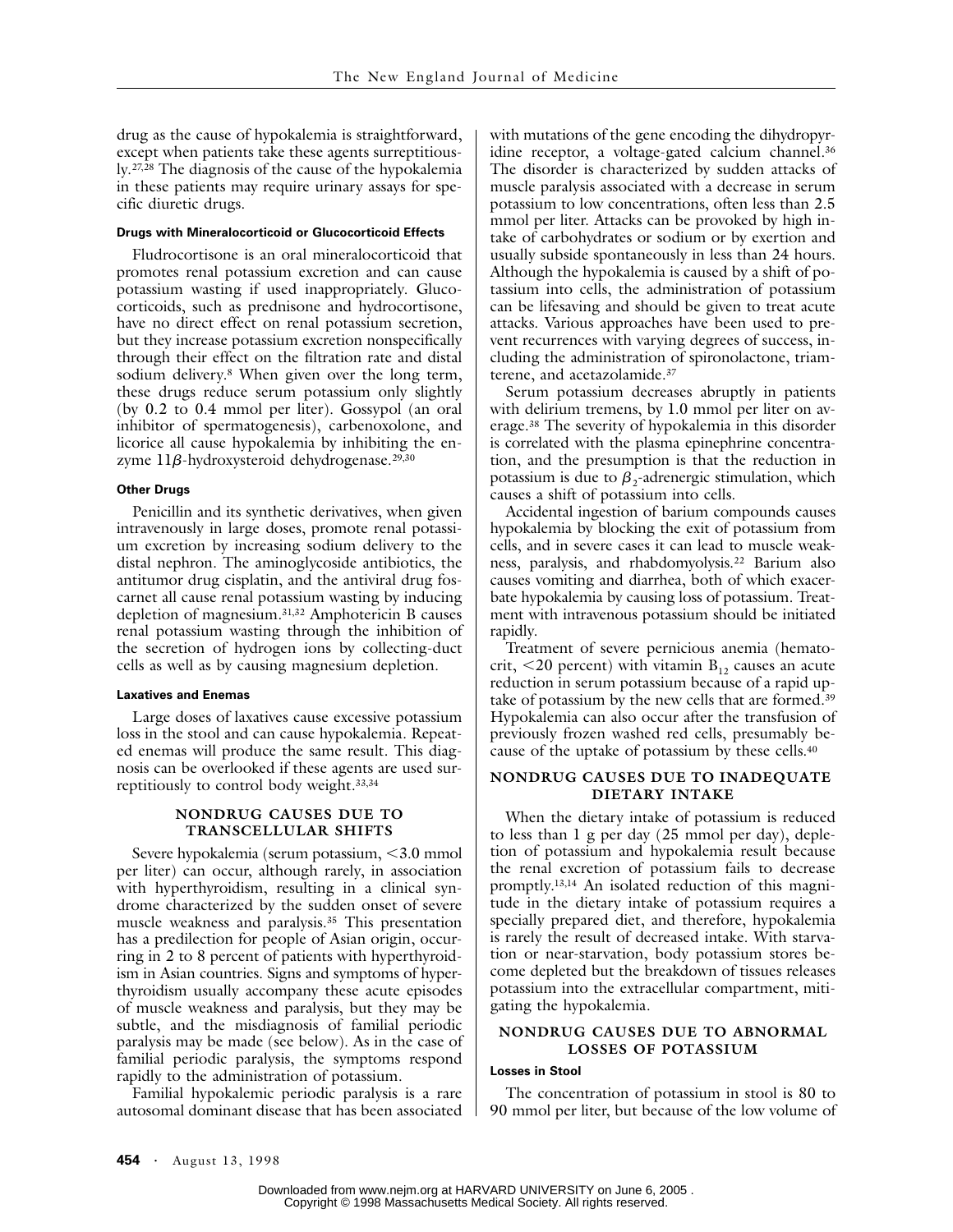water in normal stool, only about 10 mmol is usually lost each day. In diarrheal states, the potassium concentration in stool decreases, but large quantities of potassium can nonetheless be lost as the volume of stool increases. Anything that increases stool volume, from infectious diarrhea to cancer chemotherapy, can result in clinically significant potassium depletion and hypokalemia (Table 2).

### **Loss through the Kidney**

Large amounts of potassium are lost through the kidney in patients with a variety of disorders. For ease of diagnosis, these disorders are categorized according to acid–base status.

### *Metabolic Alkalosis*

Hypokalemia is an almost invariable consequence of metabolic alkalosis. In the most common form of this disorder, induced by selective chloride depletion due to vomiting or nasogastric drainage, hypokalemia develops during the induction of alkalosis as a result of increased renal potassium loss.41 In the chloride-sensitive form of metabolic alkalosis, the administration of chloride corrects the alkalosis and allows the repletion of body stores of potassium if potassium intake is adequate.

More rarely, metabolic alkalosis occurs independently of chloride depletion, as a result of systemic or intrarenal abnormalities that augment sodium reabsorption in the distal nephron (Table 3). The most common of these abnormalities is primary hyperaldosteronism, a disorder often heralded by severe hypokalemia (serum potassium, <3.0 mmol per liter). In the few affected patients who do not have hypokalemia, the serum potassium concentration is virtually always below 4.0 mmol per liter.<sup>42</sup> Hypokalemia can also develop in patients with Cushing's syndrome, but it is usually milder than in patients with hyperaldosteronism.12

Genetic abnormalities that influence the activity of renal ion transporters are rare causes of metabolic alkalosis and hypokalemia.<sup>43-46</sup> Two of these disorders (Liddle's syndrome and 11*b*-hydroxysteroid dehydrogenase deficiency) stimulate reabsorption of sodium by collecting-duct cells and cause the syndrome of apparent mineralocorticoid excess, so named because this transport abnormality results in hypertension and hypokalemia, but serum aldosterone concentrations are low rather than high.44,45 In two other disorders, genetic mutations inactivate or impede the activity of chloride-associated sodium transporters in the loop of Henle (Bartter's syndrome) and early distal tubule (Gitelman's syndrome),<sup>46</sup> causing metabolic alkalosis and hypokalemia without hypertension.

#### *Metabolic Acidosis*

Hypokalemia is a cardinal feature of type I or classic distal renal tubular acidosis. The degree of hypo-

#### **TABLE 2.** CAUSES OF POTASSIUM LOSS IN STOOL.

Infectious diarrhea Cholera Salmonella Strongyloides Yersinia Diarrhea associated with AIDS\* Tumors Vipoma Villous adenoma of the colon Zollinger–Ellison syndrome Jejunoileal bypass Enteric fistula Malabsorption Intestinal ion-transport defects Congenital chloride diarrhea Cancer therapy Chemotherapy Radiation enteropathy Geophagia

\*AIDS denotes the acquired immunodeficiency syndrome.

**TABLE 3.** CAUSES OF POTASSIUM LOSS IN URINE DUE TO MINERALOCORTICOID EXCESS OR RENAL TRANSPORT **ABNORMALITIES** 

# **Mineralocorticoid excess**

Primary hyperaldosteronism Adrenal adenoma Adrenal carcinoma Bilateral adrenal hyperplasia Congenital adrenal hyperplasia\* 11*b*-hydroxylase deficiency 17*a*-hydroxylase deficiency Renin-secreting tumors Ectopic corticotropin syndrome Cushing's syndrome Pituitary Adrenal Glucocorticoid-responsive aldosteronism\* Renovascular hypertension Malignant hypertension Vasculitis **Apparent mineralocorticoid excess** Liddle's syndrome\* 11*b*-hydroxysteroid dehydrogenase deficiency\* **Impaired chloride-associated sodium transport**

Bartter's syndrome Gitelman's syndrome\*

\*This disease is hereditary.

kalemia in this disorder is not directly correlated to the degree of acidosis but more likely reflects dietary sodium and potassium intake and serum aldosterone concentrations. Life-threatening hypokalemia (serum potassium, <2.0 mmol per liter) can occur in patients with untreated distal renal tubular acidosis. The administration of sodium bicarbonate ameliorates the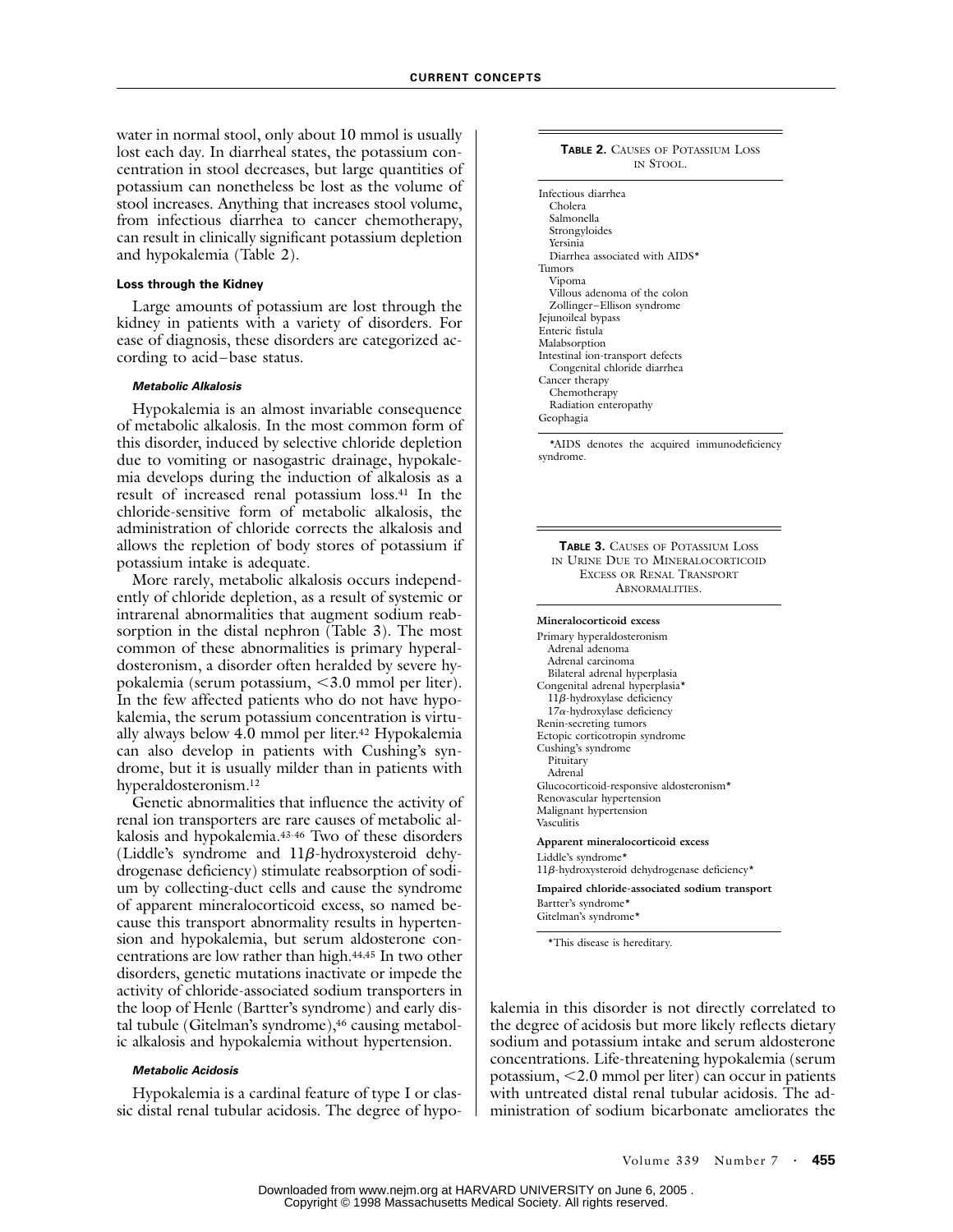hypokalemia,47 but potassium supplementation is usually required on a long-term basis to manage this disorder.48 In cases of type II or proximal renal tubular acidosis, hypokalemia only occasionally occurs in untreated patients but often develops when sodium bicarbonate is administered.49

### *Other Disorders*

Magnesium depletion, induced either by dietary restriction or by abnormal loss, reduces the intracellular potassium concentration and causes renal potassium wasting.31 The depletion of intracellular potassium stores appears to be due to impairment of the activity of cell-membrane  $NA^+/K^+$ –ATPase, but the mechanism by which magnesium depletion causes renal potassium loss is unclear. Magnesium depletion often coexists with potassium depletion as a result of drugs (e.g., diuretics and amphotericin B) or disease processes (e.g., hyperaldosteronism and diarrhea) that cause loss of both ions, making it difficult to assess whether the hypokalemia is caused by the hypomagnesemia or is an independent effect.31 Regardless of the cause, the ability to correct potassium deficiency is impaired when magnesium deficiency is present, particularly when the serum magnesium concentration is less than 0.5 mmol per liter. Magnesium repletion improves the coexistent potassium deficit.

Severe and often refractory hypokalemia due to renal potassium wasting occurs in patients with acute myelogenous, monomyeloblastic, or lymphoblastic leukemia.50,51 The cause of the defect in renal potassium excretion is unknown. If remission of the leukemia is achieved, the hypokalemia also remits.

In uncontrolled diabetes mellitus, renal glucose loss causes osmotic diuresis, increasing sodium delivery to the distal nephron and promoting potassium excretion. With prolonged glycosuria, there is considerable depletion of body stores of potassium,52 but hypokalemia is usually mild or absent because both hypertonicity and insulin deficiency impede the entry of potassium into cells. The underlying potassium deficiency is rapidly unmasked when insulin is given, and severe hypokalemia can develop, particularly in patients with diabetic ketoacidosis, unless aggressive replacement of potassium stores is undertaken at the same time.

# **PRINCIPLES OF POTASSIUM REPLACEMENT**

Potassium replacement is the cornerstone of therapy for hypokalemia. Unfortunately, supplemental potassium administration is also the most common cause of severe hyperkalemia in patients who are hospitalized,53 and this risk must be kept in mind when one is initiating treatment. The risk is greatest with the administration of intravenous potassium, which should be avoided if possible. When potassium is given intravenously, the rate should be no more than 20 mmol per hour, and the patient's cardiac rhythm should be monitored. Oral potassium is safer, because potassium enters the circulation more slowly.

In the absence of an independent factor causing transcellular potassium shifts, the magnitude of the deficit in body stores of potassium correlates with the degree of hypokalemia.54 On average, serum potassium decreases by 0.3 mmol per liter for each 100 mmol reduction in total-body stores, but the response is extremely variable. Because potassium repletion is rarely an urgent undertaking, one should always err on the low end of this estimate to avoid inducing hyperkalemia. A portion of administered potassium is always excreted, even in the presence of serious potassium depletion. Thus, supplemental potassium is best administered in a moderate dose by mouth over a period of days to weeks to correct losses fully.

Three salts are available for repletion of body potassium stores: potassium chloride, potassium phosphate, and potassium bicarbonate (or an organic anion that is a metabolic precursor of bicarbonate). Potassium phosphate is used to replace phosphate losses, and potassium combined with bicarbonate or an organic anion is only recommended when potassium depletion occurs in the setting of metabolic acidosis. In all other settings, potassium chloride should be used because of its unique effectiveness in the most common causes of potassium depletion.

Potassium chloride can be given in either liquid or tablet form. Several liquid preparations are available, and there are two types of slow-release tablets — a wax matrix formulation and a microencapsulated formulation.12 Potassium is readily absorbed regardless of the preparation used. The liquid forms are less expensive but have an unpleasant taste and are often not well tolerated. The slow-release tablets are well tolerated but have been associated with ulceration and bleeding of the gastrointestinal tract.55 The risk of such a complication, however, is quite low and seems to be lowest with the microencapsulated preparation.

Although the calculation of the amount of potassium needed to replace the loss that has occurred before the onset of treatment is straightforward, there is no simple formula for calculating the amount needed in patients in whom potassium loss is continuing. Typically, 40 to 100 mmol of supplemental potassium chloride is needed each day to maintain serum potassium concentrations near or within the normal range in patients receiving diuretics, and hypokalemia persists despite aggressive potassium replacement in approximately 10 percent of such patients.56,57 A more effective way to restore serum potassium to normal concentrations is to use a second diuretic drug that inhibits potassium excretion, such as amiloride, triamterene, or spironolactone. Although effective, these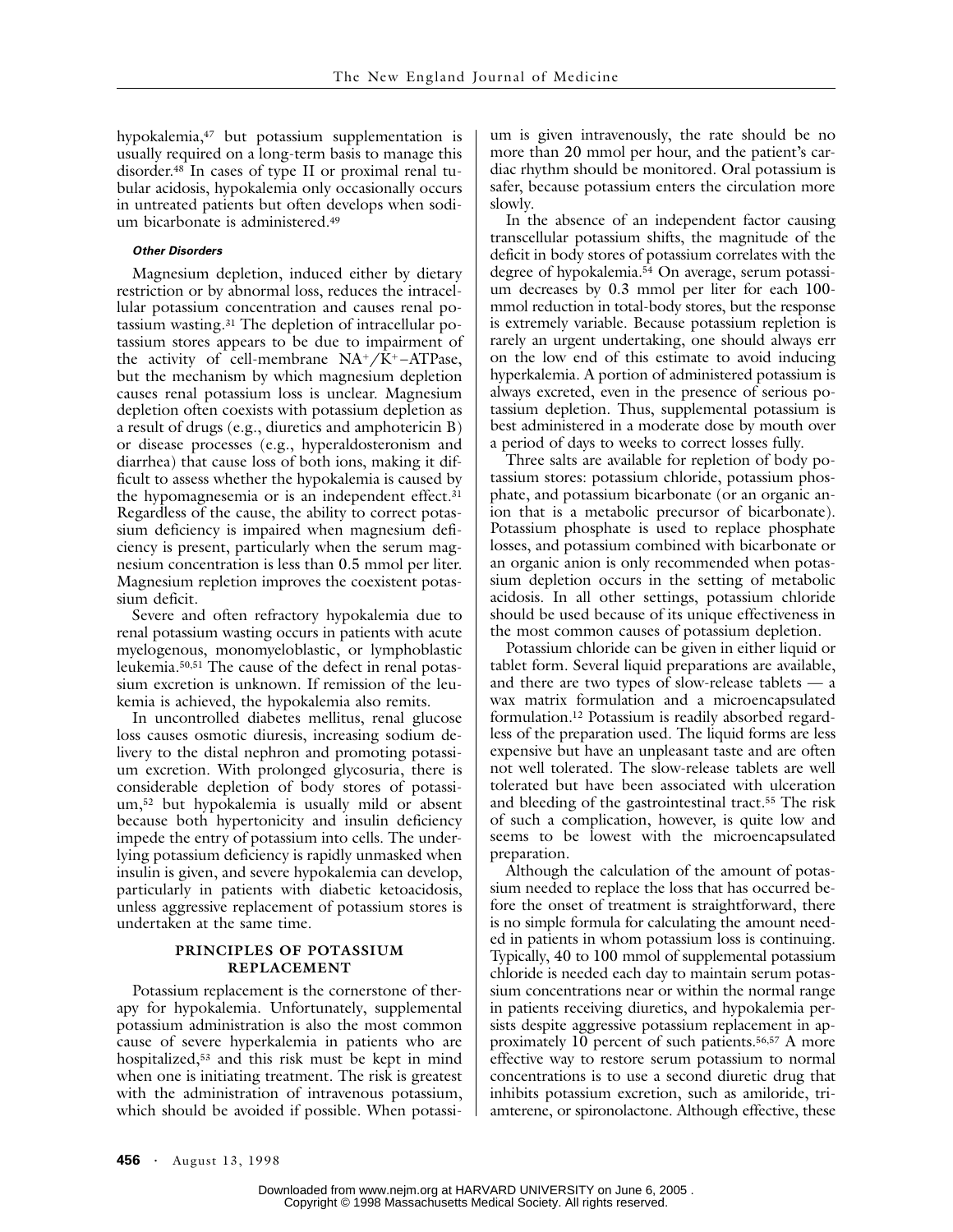| CONTENT.                                                              |  |  |
|-----------------------------------------------------------------------|--|--|
| Highest content $(>1000 \text{ mg } [25 \text{ mmol}]/100 \text{ g})$ |  |  |
| Dried figs                                                            |  |  |
| Molasses                                                              |  |  |
| Seaweed                                                               |  |  |
| Very high content $($ >500 mg [12.5 mmol]/100 g)                      |  |  |
| Dried fruits (dates, prunes)                                          |  |  |
| Nuts                                                                  |  |  |
| Avocados                                                              |  |  |
| Bran cereals                                                          |  |  |
| Wheat germ                                                            |  |  |
| Lima beans                                                            |  |  |
| High content $(>250 \text{ mg } [6.2 \text{ mmol}]/100 \text{ g})$    |  |  |
| Vegetables                                                            |  |  |
| Spinach                                                               |  |  |
| Tomatoes                                                              |  |  |
| <b>Broccoli</b>                                                       |  |  |
| Winter squash                                                         |  |  |
| <b>Beets</b>                                                          |  |  |
| Carrots                                                               |  |  |
| Cauliflower                                                           |  |  |
| Potatoes                                                              |  |  |
| Fruits                                                                |  |  |
| Bananas                                                               |  |  |
| Cantaloupe                                                            |  |  |
| Kiwis                                                                 |  |  |
| Oranges                                                               |  |  |
| Mangos                                                                |  |  |
| Meats                                                                 |  |  |
| Ground beef                                                           |  |  |
| Steak                                                                 |  |  |
| Pork                                                                  |  |  |
| Veal                                                                  |  |  |
| Lamb                                                                  |  |  |

**TABLE 4. FOODS WITH HIGH POTASSIUM** 

drugs can cause hyperkalemia, occasionally to a lifethreatening degree, even when given in conjunction with a thiazide or loop diuretic.<sup>11,12</sup> The risk is greatest in patients with diabetes and renal insufficiency. Patients treated with one of these potassium-sparing diuretics should have their renal function and serum potassium concentrations monitored frequently.

The safest approach to minimizing hypokalemia is to ensure adequate dietary potassium intake. Table 4 lists foods that have a high potassium content. The potassium contained in these foods is almost entirely coupled with phosphate rather than with chloride and therefore is not effective in repairing potassium loss associated with chloride depletion (from diuretics, vomiting, or nasogastric drainage) unless chloride intake is adequate. The salt substitutes sold in supermarkets contain approximately 12 mmol of potassium per gram as the chloride salt. Although they are effective in correcting potassium losses, hyperkalemia is a real threat if excessive amounts are ingested. The best approach is to combine a diet high in potassium with either a prescribed dose of potassium chloride or a potassium-sparing diuretic agent, if necessary.

### **REFERENCES**

**1.** Paice BJ, Paterson KR, Onyanga-Omara F, Donnelly T, Gray JMB, Lawson DH. Record linkage study of hypokalaemia in hospitalized patients. Postgrad Med J 1986;62:187-91.

**2.** Schulman M, Narins RG. Hypokalemia and cardiovascular disease. Am J Cardiol 1990;65:4E-9E.

**3.** Gennari FJ. Disorders of potassium metabolism. In: Suki WN, Massry SG, eds. Therapy of renal diseases and related disorders. 3rd ed. Boston: Kluwer Academic, 1997:53-84.

**4.** Clausen T, Everts ME. Regulation of the Na,K-pump in skeletal muscle. Kidney Int 1989;35:1-13.

**5.** Martinez R, Rietberg B, Skyler J, Oster JR, Perez GO. Effect of hyperkalemia on insulin secretion. Experientia 1991;47:270-2.

**6.** Rowe JW, Tobin JD, Rosa RM, Andres R. Effect of experimental potassium deficiency on glucose and insulin metabolism. Metabolism 1980;29:498-502.

**7.** Adrogué HJ, Madias NE. Changes in plasma potassium concentration during acute acid-base disturbances. Am J Med 1981;71:456-67.

**8.** Blumberg A, Wiedmann P, Ferrari P. Effect of prolonged bicarbonate administration on plasma potassium in terminal renal failure. Kidney Int 1992;41:369-74.

**9.** Field MJ, Giebisch GJ. Hormonal control of renal potassium excretion. Kidney Int 1985;27:379-87.

**10.** McKenna TJ, Island DP, Nicholson WE, Liddle GW. The effects of potassium on early and late steps in aldosterone biosynthesis in cells of the zona glomerulosa. Endocrinology 1978;103:1411-6.

**11.** Chiou C-Y, Kifor I, Moore TJ, Williams GH. The effect of losartan on potassium-stimulated aldosterone secretion in vitro. Endocrinology 1994; 134:2371-5.

**12.** Tannen RL. Potassium disorders. In: Kokko JP, Tannen RL, eds. Fluids and electrolytes. 3rd ed. Philadelphia: W.B. Saunders, 1996:111-99.

**13.** Hernandez RE, Schambelan M, Cogan MG, Colman J, Morris RC Jr, Sebastian A. Dietary NaCl determines the severity of potassium depletioninduced metabolic alkalosis. Kidney Int 1987;31:1356-67.

**14.** Squires RD, Huth EJ. Experimental potassium depletion in normal human subjects. I. Relation of ionic intakes to the renal conservation of potassium. J Clin Invest 1959;38:1134-48.

**15.** Hoes AW, Grobbee DE, Peet TM, Lubsen J. Do non-potassium-sparing diuretics increase the risk of sudden cardiac death in hypertensive patients? Recent evidence. Drugs 1994;47:711-33.

**16.** Krishna GG. Effect of potassium intake on blood pressure. J Am Soc Nephrol 1990;1:43-52.

**17.** Naparstek Y, Gutman A. Spurious hypokalemia in myeloproliferative disorders. Am J Med Sci 1984;288:175-7.

**18.** Bremner P, Burgess C, Beasley R, et al. Nebulized fenoterol causes greater cardiovascular and hypokalaemic effects than equivalent bronchodilator doses of salbutamol in asthmatics. Respir Med 1992;86:419-23.

**19.** Burgess CD, Flatt A, Siebers R, Crane J, Beasley R, Purdie G. A comparison of the extent and duration of hypokalaemia following three nebulized  $\beta_2$ -adrenoceptor agonists. Eur J Clin Pharmacol 1989;36:415-7.

**20.** McCleave DJ, Phillips PJ, Vedig AE. Compartmental shift of potassium — a result of sympathomimetic overdose. Aust N Z J Med 1978;8:180-3. **21.** Braden GL, von Oeyen PT, Germain MJ, Watson DJ, Haag BL. Rito-

drine- and terbutaline-induced hypokalemia in preterm labor: mechanisms and consequences. Kidney Int 1997;51:1867-75.

**22.** Bradberry SM, Vale JA. Disturbances of potassium homeostasis in poisoning. J Toxicol Clin Toxicol 1995;33:295-310.

**23.** Shannon M, Lovejoy FH Jr. Hypokalemia after theophylline intoxication: the effects of acute vs chronic poisoning. Arch Intern Med 1989;149: 2725-9.

**24.** Passmore AP, Kondowe GB, Johnston GD. Caffeine and hypokalemia. Ann Intern Med 1986;105:468.

**25.** Sugarman A, Kahn T. Calcium channel blockers enhance extrarenal potassium disposal in the rat. Am J Physiol 1986;250:F695-F701.

**26.** Minella RA, Shulman DS. Fatal verapamil toxicity and hypokalemia. Am Heart J 1991;121:1810-2.

**27.** Katz FH, Eckert RC, Gebott MD. Hypokalemia caused by surrepti-

tious self-administration of diuretics. Ann Intern Med 1972;76:85-90. **28.** Jamison RL, Ross JC, Kempson RL, Sufit CR, Parker TE. Surreptitious diuretic ingestion and pseudo-Bartter's syndrome. Am J Med 1982; 73:142-7.

**29.** Song DJ, Lorenzo B, Reidenberg MM. Inhibition of 11*b*-hydroxysteroid dehydrogenase by gossypol and bioflavonoids. J Lab Clin Med 1992; 120:792-7.

**30.** Edwards CRW, Walker BR, Benediktsson R, Seckl JR. Congenital and acquired syndromes of apparent mineralocorticoid excess. J Steroid Biochem Mol Biol 1993;45:1-5.

**31.** Kobrin SM, Goldfarb S. Magnesium deficiency. Semin Nephrol 1990; 10:525-35.

**32.** Gearhart MO, Sorg TB. Foscarnet-induced severe hypomagnesemia

and other electrolyte disorders. Ann Pharmacother 1993;27:285-9.

**33.** Basser LS. Purgatives and periodic paralysis. Med J Aust 1979;1:47-8. **34.** Meyers AM, Feldman C, Sonnekus MI, Ninin DT, Margolius LP,

Whalley NA. Chronic laxative abusers with pseudo-idiopathic oedema and